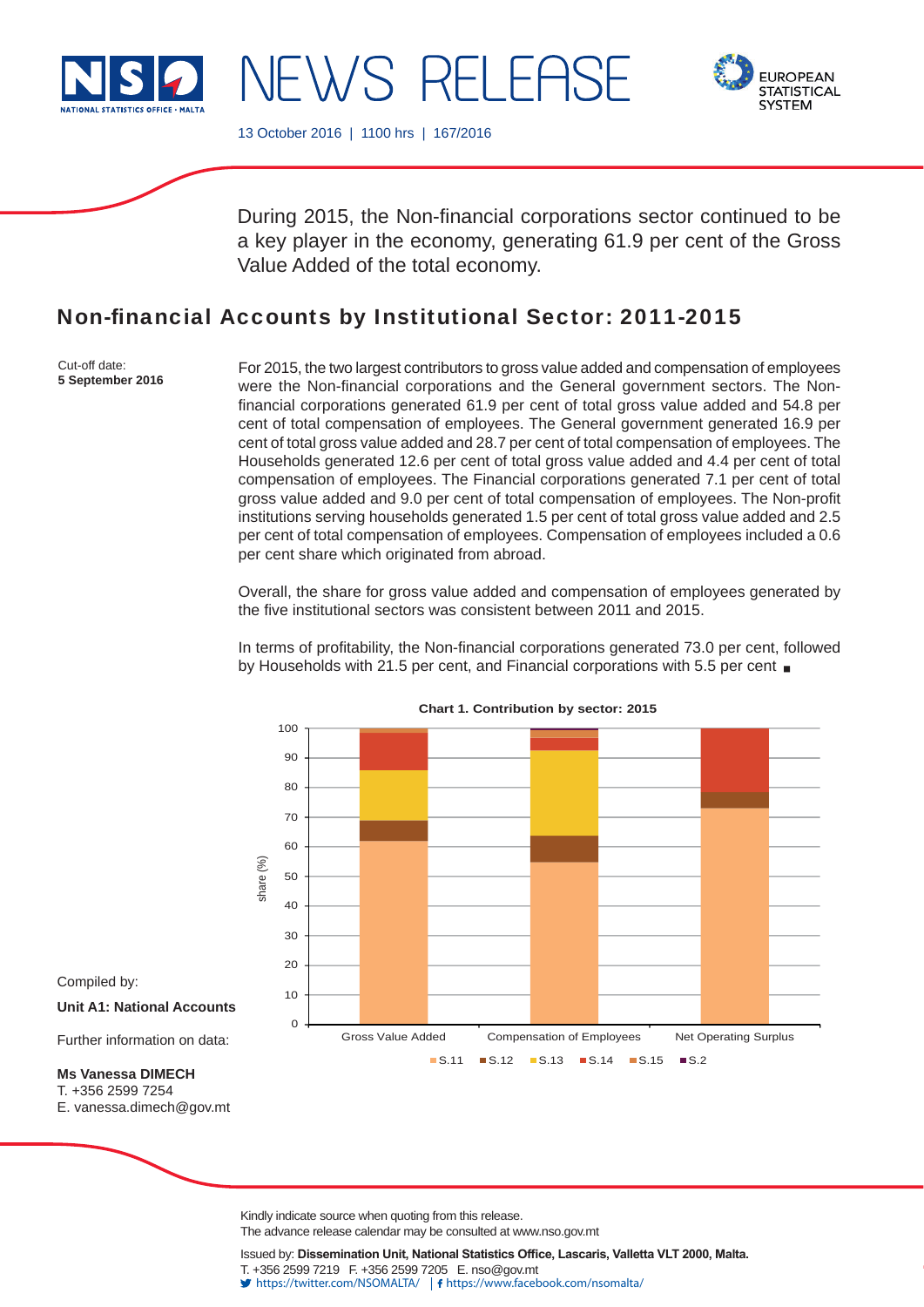# **Table 1. Non-financial Accounts by Institutional Sector: 2011**

|                                                               |                      |                                             |                                     |                                             |                        |                            |                                      |              |                                                                                                                                                                                                                                |                                      |                            |                           |                                         |                                     |                                 | (EUR millions, current prices) |                                                               |  |  |
|---------------------------------------------------------------|----------------------|---------------------------------------------|-------------------------------------|---------------------------------------------|------------------------|----------------------------|--------------------------------------|--------------|--------------------------------------------------------------------------------------------------------------------------------------------------------------------------------------------------------------------------------|--------------------------------------|----------------------------|---------------------------|-----------------------------------------|-------------------------------------|---------------------------------|--------------------------------|---------------------------------------------------------------|--|--|
| <b>Uses</b>                                                   |                      |                                             |                                     |                                             |                        |                            |                                      |              |                                                                                                                                                                                                                                |                                      | <b>Resources</b>           |                           |                                         |                                     |                                 |                                |                                                               |  |  |
| Non-profit<br>institutions<br>serving<br>households<br>(S.15) | Households<br>(S.14) | General<br>governmen <sup>®</sup><br>(S.13) | Financial<br>corporations<br>(S.12) | Non-<br>financial<br>corporations<br>(S.11) | Total economy<br>(S.1) | Rest of the<br>World (S.2) | Sum over<br>sectors<br>$(S.1 + S.2)$ |              | <b>Current accounts</b>                                                                                                                                                                                                        | Sum over<br>sectors<br>$(S.1 + S.2)$ | Rest of the<br>World (S.2) | Total<br>economy<br>(S.1) | Non-financial<br>corporations<br>(S.11) | Financial<br>corporations<br>(S.12) | General<br>government<br>(S.13) | Households<br>(S.14)           | Non-profit<br>institutions<br>serving<br>households<br>(S.15) |  |  |
|                                                               |                      |                                             |                                     |                                             |                        |                            |                                      |              | <b>PRODUCTION ACCOUNT</b>                                                                                                                                                                                                      |                                      |                            |                           |                                         |                                     |                                 |                                |                                                               |  |  |
|                                                               |                      |                                             |                                     |                                             |                        |                            |                                      | P.1          | Output                                                                                                                                                                                                                         | 18,811.5                             |                            | 18,811.5                  | 10,472.5                                | 5,310.9                             | 1,463.9                         | 1,445.8                        | 118.5                                                         |  |  |
| 30.0                                                          | 606.6                | 430.3                                       | 4,860.5                             | 6,890.9                                     | 12,818.3               |                            | 12,818.3                             | P.2          | Intermediate consumption                                                                                                                                                                                                       |                                      |                            |                           |                                         |                                     |                                 |                                |                                                               |  |  |
| 88.5                                                          | 839.2                | 1,033.5                                     | 450.5                               | 3,581.6                                     | 5,993.2                |                            |                                      | $B.1g^{(1)}$ | Gross value added                                                                                                                                                                                                              |                                      |                            |                           |                                         |                                     |                                 |                                |                                                               |  |  |
|                                                               |                      |                                             |                                     |                                             |                        |                            |                                      | D.21-D.31    | Taxes less subsidies on products                                                                                                                                                                                               |                                      |                            | 881.7                     |                                         |                                     |                                 |                                |                                                               |  |  |
|                                                               |                      |                                             |                                     |                                             | 6,874.9                |                            |                                      | $B.1g^{(1)}$ | <b>Gross Domestic Product</b>                                                                                                                                                                                                  |                                      |                            |                           |                                         |                                     |                                 |                                |                                                               |  |  |
| 11.6                                                          | 205.8                | 151.5                                       | 25.8                                | 593.5                                       | 988.2                  |                            |                                      | K.1          | Consumption of fixed capital                                                                                                                                                                                                   |                                      |                            |                           |                                         |                                     |                                 |                                |                                                               |  |  |
| 76.9                                                          | 633.4                | 882.1                                       | 424.7                               | 2,988.1                                     | 5,005.1                |                            |                                      | $B.1n^{(1)}$ | Net value added                                                                                                                                                                                                                |                                      |                            |                           |                                         |                                     |                                 |                                |                                                               |  |  |
|                                                               |                      |                                             |                                     |                                             | 5,886.8                |                            |                                      | $B.1n^{(1)}$ | Net domestic product                                                                                                                                                                                                           |                                      |                            |                           |                                         |                                     |                                 |                                |                                                               |  |  |
|                                                               |                      |                                             |                                     |                                             |                        |                            |                                      |              | (1) Gross Domestic Product is gross value added plus taxes less subsidies on products while net domestic product is gross domestic product less consumption of fixed capital. Gross value added is output less intermediate co |                                      |                            |                           |                                         |                                     |                                 |                                |                                                               |  |  |
|                                                               |                      |                                             |                                     |                                             |                        |                            |                                      |              | <b>GENERATION OF INCOME ACCOUNT</b>                                                                                                                                                                                            |                                      |                            |                           |                                         |                                     |                                 |                                |                                                               |  |  |
|                                                               |                      |                                             |                                     |                                             |                        |                            |                                      | $B.1g^{(1)}$ | <b>Gross Domestic Product</b>                                                                                                                                                                                                  |                                      |                            | 6,874.9                   |                                         |                                     |                                 |                                |                                                               |  |  |
|                                                               |                      |                                             |                                     |                                             |                        |                            |                                      | $B.1g^{(1)}$ | Gross value added                                                                                                                                                                                                              |                                      |                            |                           | 3,581.6                                 | 450.5                               | 1,033.5                         | 839.2                          | 88.5                                                          |  |  |
| 76.6                                                          | 144.3                | 882.1                                       | 240.0                               | 1,692.7                                     | 3,035.7                | 26.6                       | 3,062.3                              | D.1          | Compensation of employees                                                                                                                                                                                                      |                                      |                            |                           |                                         |                                     |                                 |                                |                                                               |  |  |
|                                                               |                      |                                             |                                     |                                             | 899.8                  |                            |                                      | D.21         | Taxes on products                                                                                                                                                                                                              |                                      |                            |                           |                                         |                                     |                                 |                                |                                                               |  |  |
| 0.0                                                           | 5.7                  | $0.0\,$                                     | 1.7                                 | 22.2                                        | 29.6                   |                            |                                      | D.29         | Other taxes on production                                                                                                                                                                                                      |                                      |                            |                           |                                         |                                     |                                 |                                |                                                               |  |  |
|                                                               |                      |                                             |                                     |                                             |                        |                            |                                      | D.31         | Subsidies on products                                                                                                                                                                                                          |                                      |                            | 18.1                      |                                         |                                     |                                 |                                |                                                               |  |  |
|                                                               |                      |                                             |                                     |                                             |                        |                            |                                      | D.39         | Other subsidies on production                                                                                                                                                                                                  |                                      |                            | 47.0                      | 28.7                                    | 0.1                                 | 0.0                             | 18.1                           | 0.0                                                           |  |  |
| 11.8                                                          | 707.3                | 151.5                                       | 209.0                               | 1,895.4                                     | 2,974.9                |                            |                                      | $B.1a^{(2)}$ | <b>Gross operating surplus</b>                                                                                                                                                                                                 |                                      |                            |                           |                                         |                                     |                                 |                                |                                                               |  |  |

(2) Including mixed income for S.14, S.15 and S.1

11.6 205.8 151.5 25.8 593.5 988.2 K.1 Consumption of fixed capital 0.2 501.5 0.0 183.2 1,301.9 1,986.8 **B.2n(2) Net operating surplus**

 $\sim$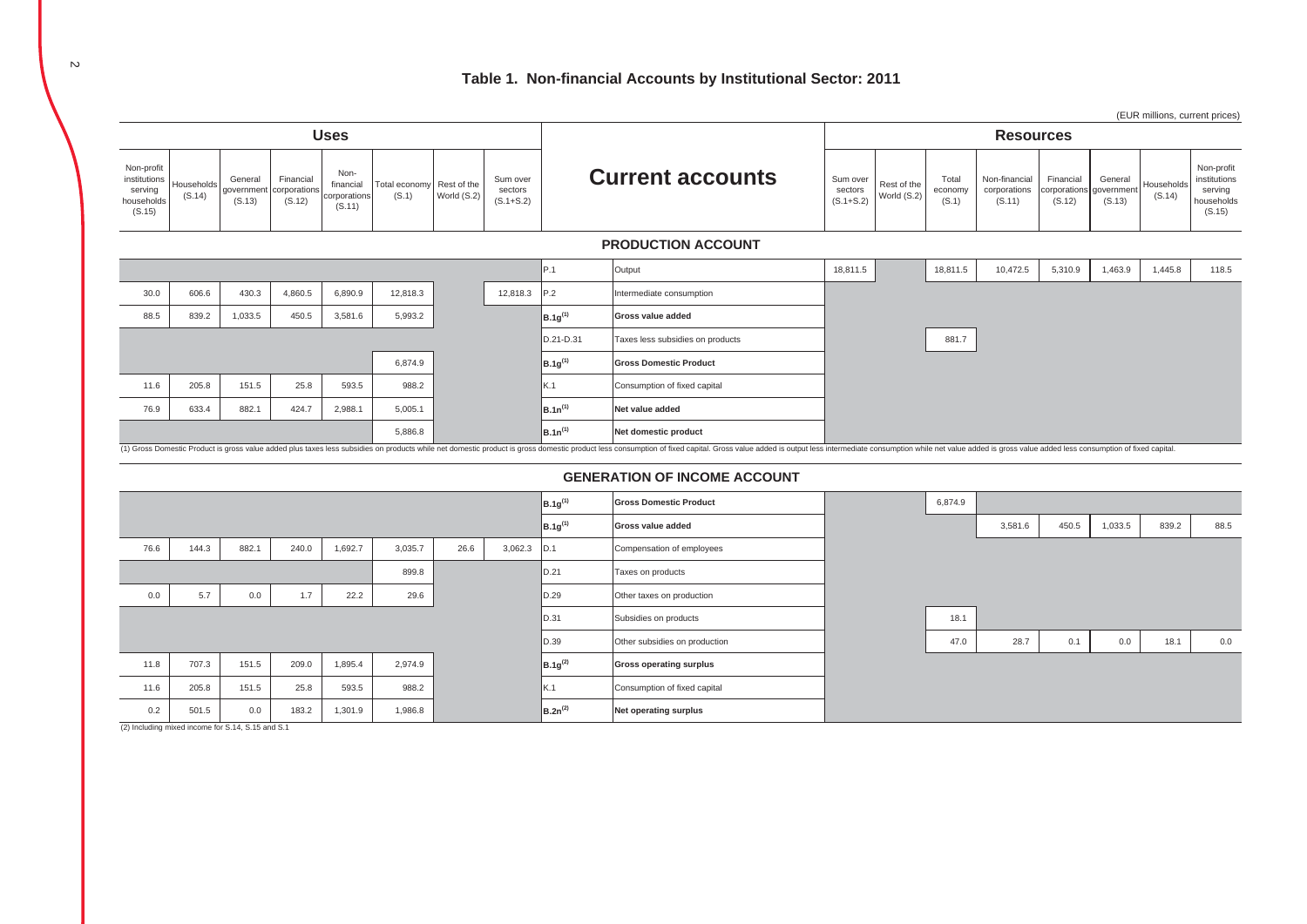# **Table 1. Non-financial Accounts by Institutional Sector: 2012**



#### **GENERATION OF INCOME ACCOUNT**

|      |       |       |       |         |         |      |         | $B.1g^{(1)}$ | <b>Gross Domestic Product</b>  | 7,208.7 |         |       |         |       |      |
|------|-------|-------|-------|---------|---------|------|---------|--------------|--------------------------------|---------|---------|-------|---------|-------|------|
|      |       |       |       |         |         |      |         | $B.1g^{(1)}$ | Gross value added              |         | 3,782.0 | 525.3 | 1,083.6 | 837.1 | 93.9 |
| 80.8 | 147.5 | 922.4 | 269.7 | 1,786.3 | 3,206.7 | 26.2 | 3,232.9 | D.1          | Compensation of employees      |         |         |       |         |       |      |
|      |       |       |       |         | 919.6   |      |         | D.21         | Taxes on products              |         |         |       |         |       |      |
| 0.0  | 5.5   | 0.0   | 5.4   | 22.1    | 33.0    |      |         | D.29         | Other taxes on production      |         |         |       |         |       |      |
|      |       |       |       |         |         |      |         | D.31         | Subsidies on products          | 32.7    |         |       |         |       |      |
|      |       |       |       |         |         |      |         | D.39         | Other subsidies on production  | 59.7    | 40.3    | 0.3   | 0.0     | 19.1  | 0.0  |
| 13.1 | 703.1 | 161.2 | 250.6 | 2,013.9 | 3,141.9 |      |         | $B.1g^{(2)}$ | <b>Gross operating surplus</b> |         |         |       |         |       |      |
| 12.9 | 211.8 | 161.2 | 25.8  | 636.8   | 1,048.6 |      |         | K.1          | Consumption of fixed capital   |         |         |       |         |       |      |
| 0.2  | 491.3 | 0.0   | 224.7 | 1,377.1 | 2,093.3 |      |         | $B.2n^{(2)}$ | Net operating surplus          |         |         |       |         |       |      |

(2) Including mixed income for S.14, S.15 and S.1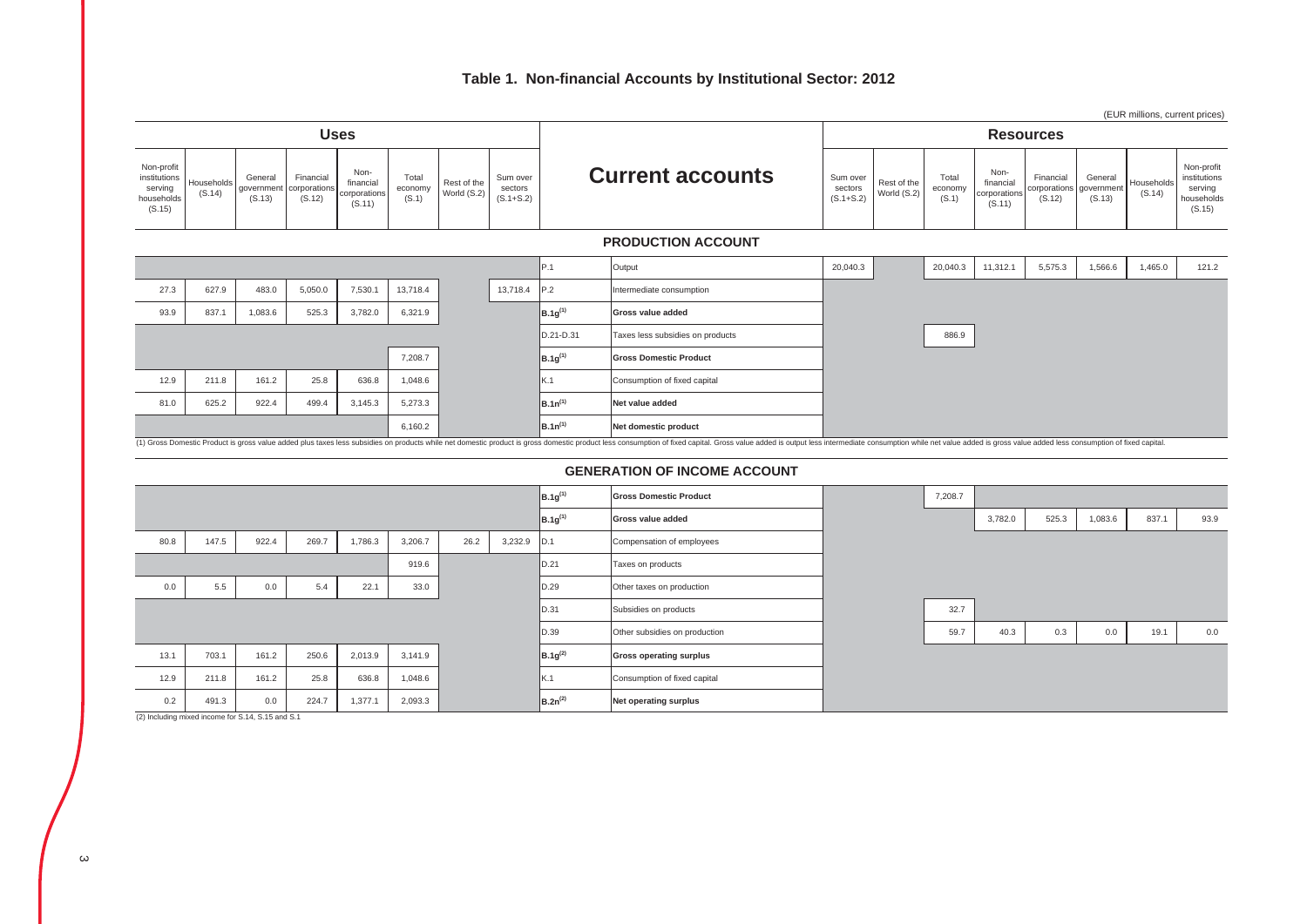

#### **GENERATION OF INCOME ACCOUNT**

|      |       |       |       |         |         |      |             | $B.1g^{(1)}$        | <b>Gross Domestic Product</b>  | 7,671.3 |         |       |         |       |       |
|------|-------|-------|-------|---------|---------|------|-------------|---------------------|--------------------------------|---------|---------|-------|---------|-------|-------|
|      |       |       |       |         |         |      |             | B.1g <sup>(1)</sup> | Gross value added              |         | 4,105.3 | 523.8 | 1,146.8 | 869.1 | 101.2 |
| 87.1 | 159.9 | 977.3 | 284.6 | 1,897.0 | 3,406.0 | 25.7 | 3,431.6 D.1 |                     | Compensation of employees      |         |         |       |         |       |       |
|      |       |       |       |         | 959.2   |      |             | D.21                | Taxes on products              |         |         |       |         |       |       |
| 0.0  | 5.9   | 0.0   | 3.6   | 24.7    | 34.3    |      |             | D.29                | Other taxes on production      |         |         |       |         |       |       |
|      |       |       |       |         |         |      |             | D.31                | Subsidies on products          | 34.1    |         |       |         |       |       |
|      |       |       |       |         |         |      |             | D.39                | Other subsidies on production  | 61.5    | 41.6    | 0.6   | 0.0     | 19.3  | 0.0   |
| 14.0 | 722.6 | 169.5 | 236.2 | 2,225.2 | 3,367.5 |      |             | $B.1g^{(2)}$        | <b>Gross operating surplus</b> |         |         |       |         |       |       |
| 13.8 | 210.9 | 169.5 | 28.7  | 664.7   | 1,087.5 |      |             | K.1                 | Consumption of fixed capital   |         |         |       |         |       |       |
| 0.2  | 511.7 | 0.0   | 207.5 | 1,560.6 | 2,280.0 |      |             | $B.2n^{(2)}$        | Net operating surplus          |         |         |       |         |       |       |

(2) Including mixed income for S.14, S.15 and S.1

4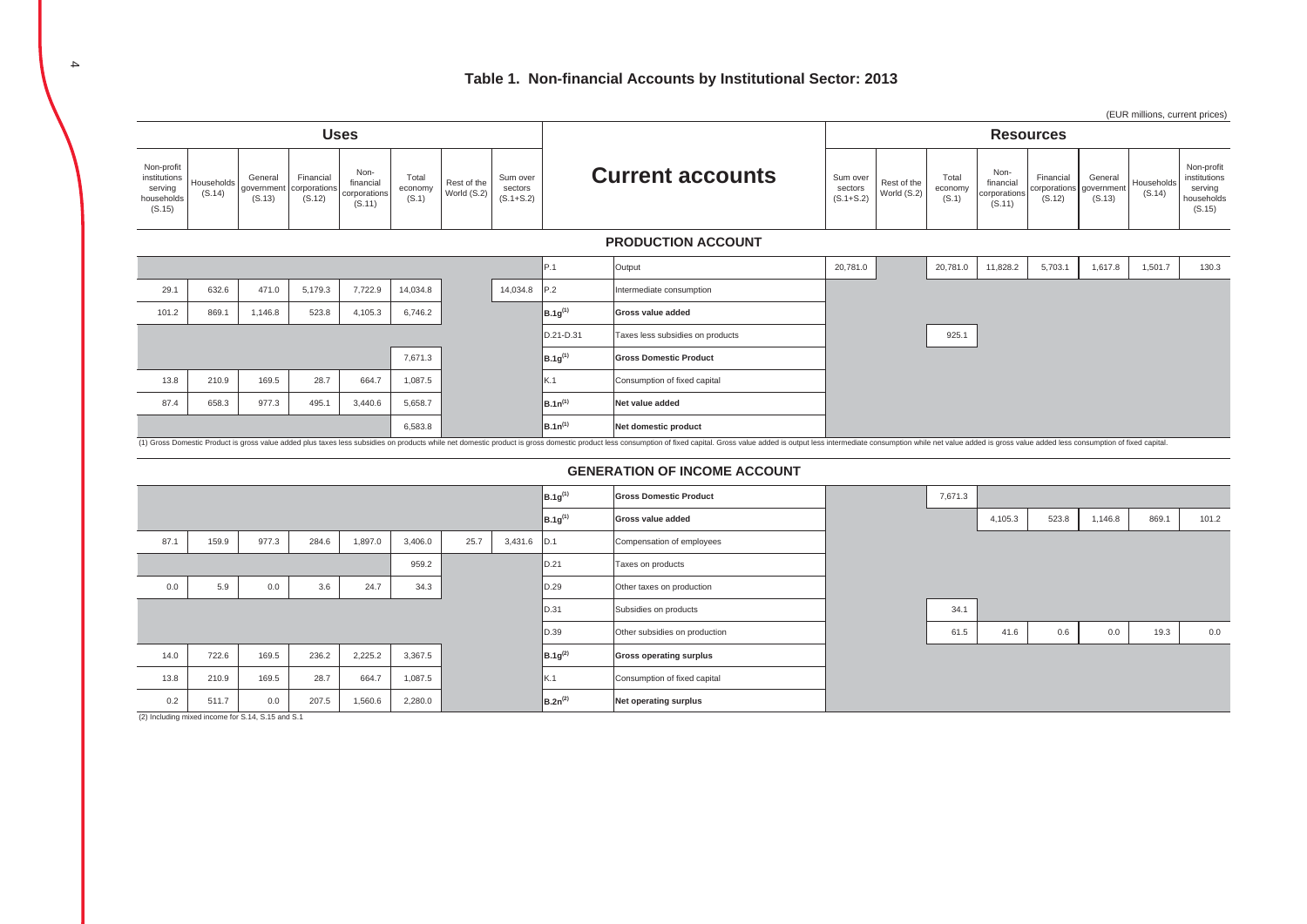# **Table 1. Non-financial Accounts by Institutional Sector: 2014**



(2) Including mixed income for S.14, S.15 and S.1

0.2 527.2 0.0 150.1 1,682.1 2,359.6 **B.2n(2) Net operating surplus**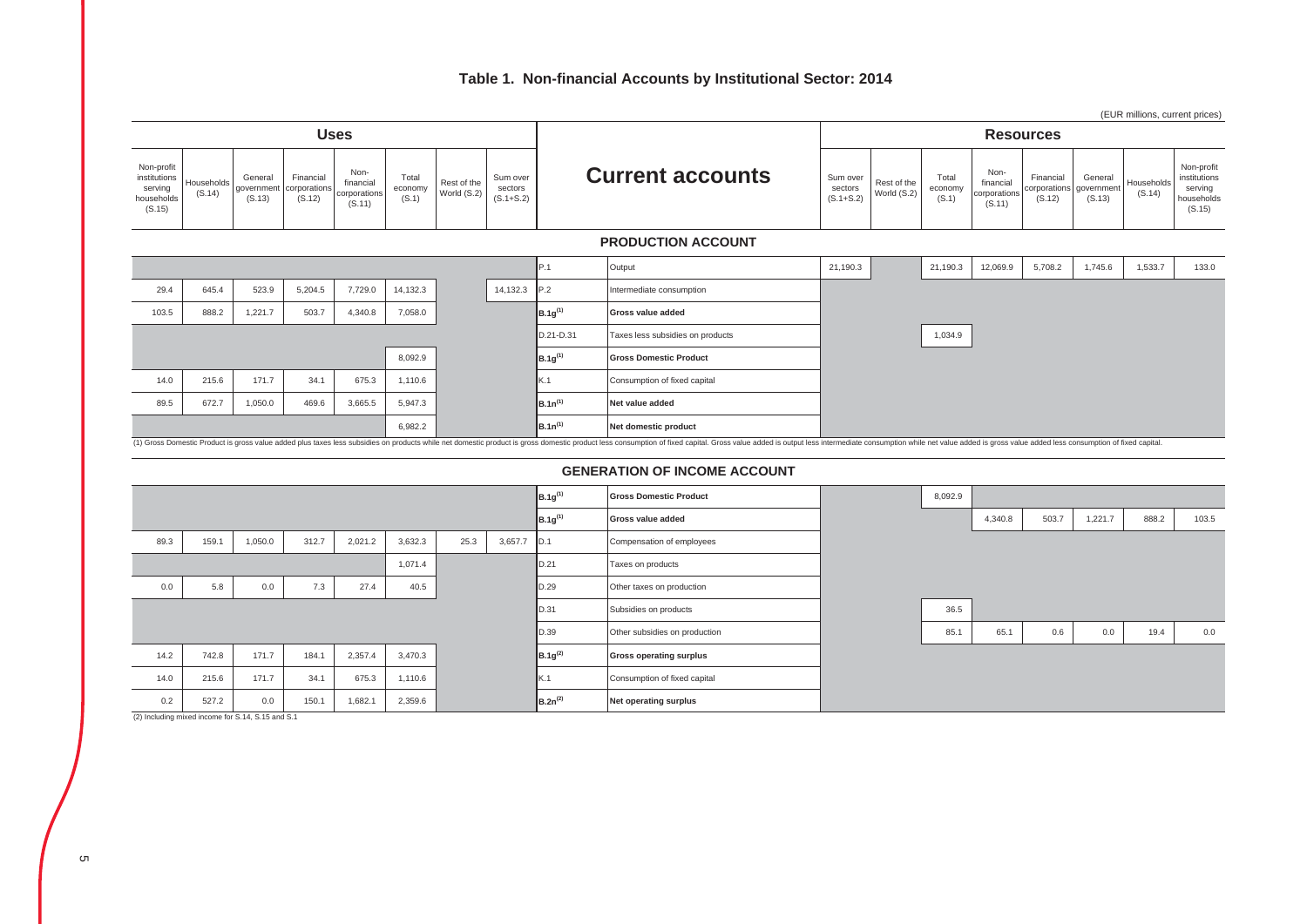

(1) Gross Domestic Product is gross value added plus taxes less subsidies on products while net domestic product is gross domestic product less consumption of fixed capital. Gross value added is output less intermediate co

### **GENERATION OF INCOME ACCOUNT**

|      |       |         |       |         |         |      |         | $B.1g^{(1)}$ | <b>Gross Domestic Product</b>  | 8,788.4 |         |       |         |       |       |
|------|-------|---------|-------|---------|---------|------|---------|--------------|--------------------------------|---------|---------|-------|---------|-------|-------|
|      |       |         |       |         |         |      |         | $B.1g^{(1)}$ | Gross value added              |         | 4,749.3 | 546.9 | 1,295.5 | 964.0 | 111.7 |
| 97.6 | 169.2 | 1,117.1 | 349.5 | 2,127.7 | 3,861.1 | 25.0 | 3,886.1 | D.1          | Compensation of employees      |         |         |       |         |       |       |
|      |       |         |       |         | 1,153.4 |      |         | ID.21        | Taxes on products              |         |         |       |         |       |       |
| 0.0  | 5.9   | 0.0     | 13.3  | 31.9    | 51.1    |      |         | D.29         | Other taxes on production      |         |         |       |         |       |       |
|      |       |         |       |         |         |      |         | D.31         | Subsidies on products          | 32.4    |         |       |         |       |       |
|      |       |         |       |         |         |      |         | D.39         | Other subsidies on production  | 101.4   | 73.5    | 0.2   | 0.0     | 27.7  | 0.0   |
| 14.1 | 816.6 | 178.3   | 184.3 | 2,663.3 | 3,856.6 |      |         | $B.1g^{(2)}$ | <b>Gross operating surplus</b> |         |         |       |         |       |       |
| 13.9 | 230.8 | 178.3   | 35.6  | 676.7   | 1,135.3 |      |         | K.1          | Consumption of fixed capital   |         |         |       |         |       |       |
| 0.2  | 585.7 | 0.0     | 148.7 | 1,986.6 | 2,721.3 |      |         | $B.2n^{(2)}$ | Net operating surplus          |         |         |       |         |       |       |
|      |       |         |       |         |         |      |         |              |                                |         |         |       |         |       |       |

(2) Including mixed income for S.14, S.15 and S.1